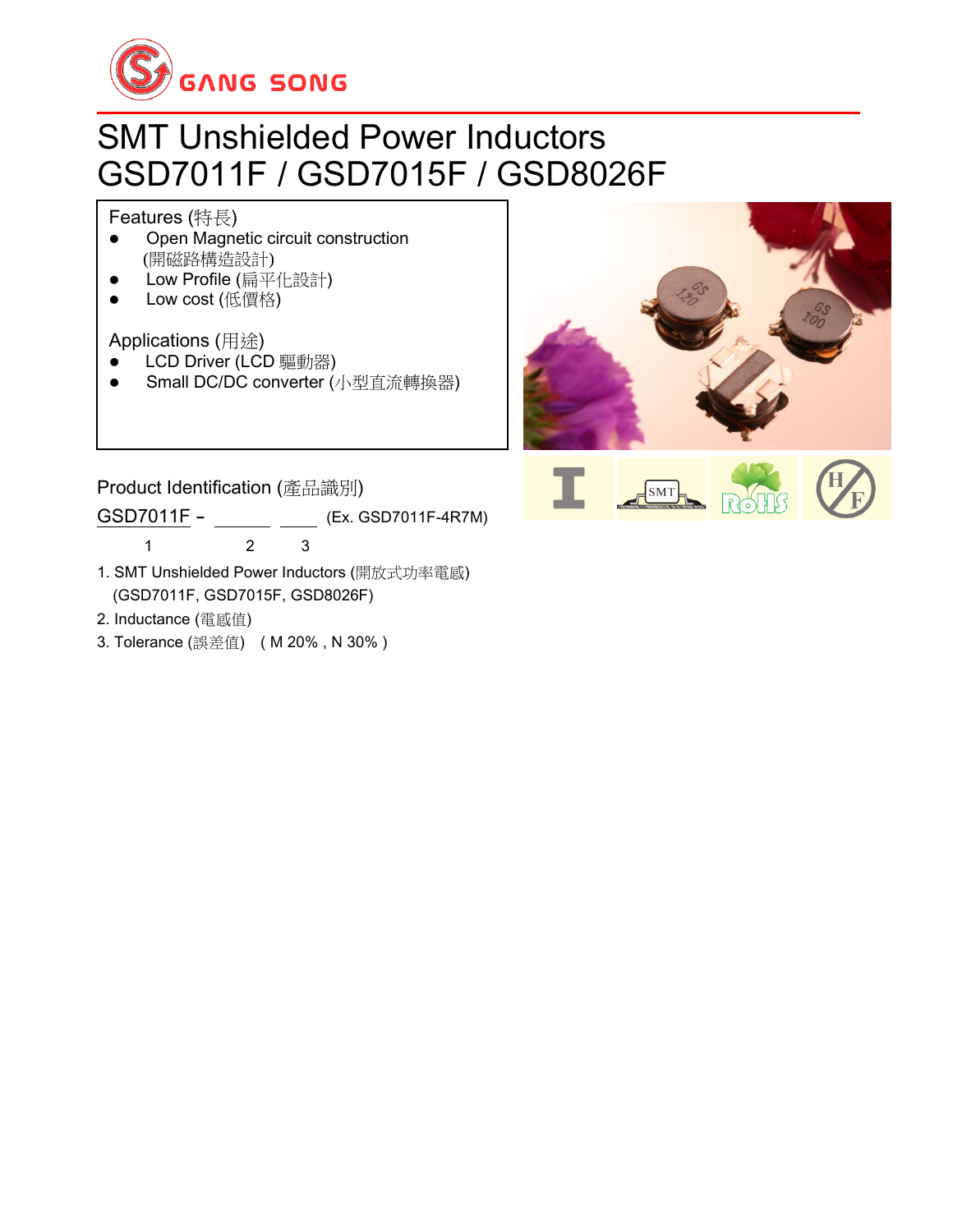

# SMT Unshielded Power Inductors GSD7011F / GSD7015F / GSD8026F

Configurations & Dimensions (結構圖及規格尺寸)

GSD7011F / GSD7015F



GSD8026F

Land Pattern

G

H.

 $\blacksquare$ 



Unit In mm

| Type            |             |               |       |               |      |      |      |      |      | υ    |
|-----------------|-------------|---------------|-------|---------------|------|------|------|------|------|------|
| (型式)            |             |               | (max) |               |      |      |      |      |      |      |
| <b>GSD7011F</b> | 7.2±0.3     | $7.2 \pm 0.3$ | 1.20  | $10.18$ (max) | 2.60 | 2.00 | 2.20 | 3.00 | 2.25 | 3.50 |
| <b>GSD7015F</b> | 7.2±0.3     | $7.2 \pm 0.3$ | 1.50  | $10.18$ (max) | 2.60 | 2.00 | 2.20 | 3.00 | 2.25 | 3.50 |
| <b>GSD8026F</b> | $8.5$ (max) | $9.0$ (max)   | 2.85  | 4.60          | 2.20 | .80  | 2.60 | 2.65 | 4.00 |      |

Design as Customer's Requested Specifications. (可依客戶特殊需求設計)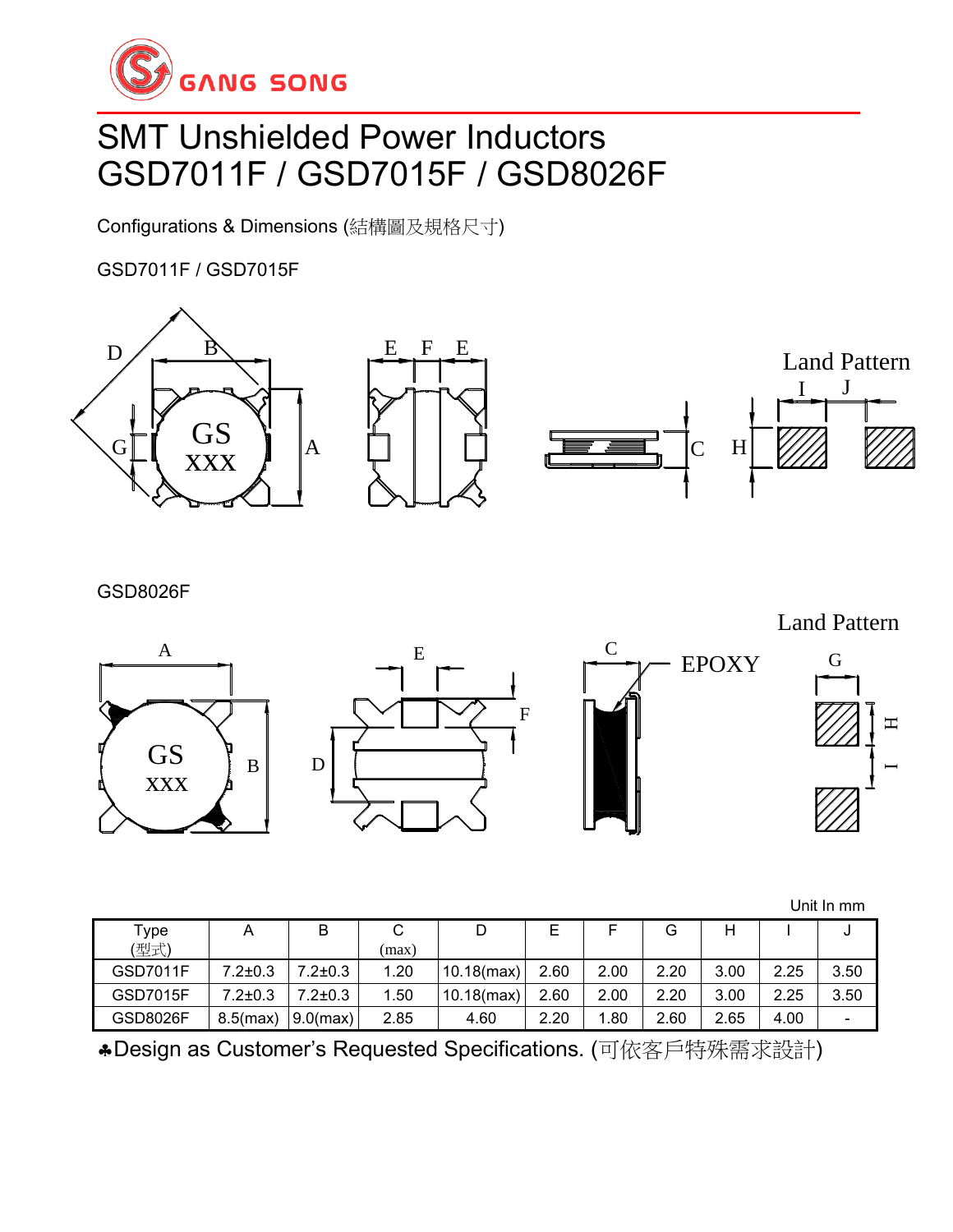

### SMT Unshielded Power Inductors GSD7011F

Electrical Characteristics for GSD7011F Series [GSD7011F 系列電子特性規格]

| <b>Part Number</b><br>號<br>料<br>品<br>產 | Inductance<br>$(\mu H)$<br>值<br>感<br>雷<br>(L) | Test Freq.<br>(KHz)<br>測試頻率 | DCR $(\Omega)$<br>(max)<br>直流阻抗 | IDC(A)<br>(max)<br>格電流<br>定 | $\mathsf{lrms}(\mathsf{A})$<br>(max)<br>昇電流<br>溫 |
|----------------------------------------|-----------------------------------------------|-----------------------------|---------------------------------|-----------------------------|--------------------------------------------------|
| GSD7011F - 4R7M                        | 4.70                                          | 100                         | 0.130                           | 2.00                        | 1.60                                             |
| GSD7011F - 6R8M                        | 6.80                                          | 100                         | 0.169                           | 1.70                        | 1.32                                             |
| GSD7011F - 100M                        | 10.00                                         | 100                         | 0.202                           | 1.40                        | 1.25                                             |
| GSD7011F - 150M                        | 15.00                                         | 100                         | 0.343                           | 1.10                        | 0.90                                             |
| GSD7011F - 220M                        | 22.00                                         | 100                         | 0.488                           | 0.90                        | 0.75                                             |

※Test Freq. : 100KHz / 0.1V. ※Operating Temp.:  $-40^{\circ}$ C ~  $+125^{\circ}$ C ※Inductance drop = 35% typ. at IDC. ※Δ T=40℃ rise at IDC. ※Storage Temperature&Humidity : ≦ 40℃ & 70% RH maximum

# GSD7015F

Electrical Characteristics for GSD7015F Series [GSD7015F 系列電子特性規格]

| <b>Part Number</b> | Inductance<br>$(\mu H)$ | Test Freq.<br>(KHz) | DCR $(\Omega)$<br>$(\pm 20\%)$ | Isat(A)<br>(max) | $\mathsf{lrms}(\mathsf{A})$<br>(max) |
|--------------------|-------------------------|---------------------|--------------------------------|------------------|--------------------------------------|
| 號<br>產<br>料<br>品   | 電 感 值 (L)               | 測試頻率                | 直流阻抗                           | 定格電流             | 昇電流<br>溫                             |
| GSD7015F - 2R2M    | 2.2                     | 100                 | 0.042                          | 2.50             | 2.70                                 |
| GSD7015F - 3R3M    | 3.3                     | 100                 | 0.051                          | 2.00             | 2.50                                 |
| $GSD7015F - 4R7M$  | 4.7                     | 100                 | 0.071                          | 1.80             | 2.05                                 |
| $GSD7015F - 6R8M$  | 6.8                     | 100                 | 0.121                          | 1.40             | 1.70                                 |
| GSD7015F - 100M    | 10.0                    | 100                 | 0.163                          | 1.20             | 1.40                                 |
| GSD7015F - 150M    | 15.0                    | 100                 | 0.221                          | 0.95             | 1.20                                 |
| GSD7015F - 220M    | 22.0                    | 100                 | 0.304                          | 0.75             | 1.00                                 |
| GSD7015F - 330M    | 33.0                    | 100                 | 0.484                          | 0.62             | 0.73                                 |
| GSD7015F - 470M    | 47.0                    | 100                 | 0.619                          | 0.50             | 0.70                                 |

※Test Freq. : 100KHz / 0.1V. ※Operating Temp.:  $-40^{\circ}$ C ~  $+125^{\circ}$ C ※Inductance drop = 10% typ. at Isat. ※Δ T=40℃ rise at Irms.(at 25℃) ※Storage Temperature&Humidity : ≦ 40℃ & 70% RH maximum